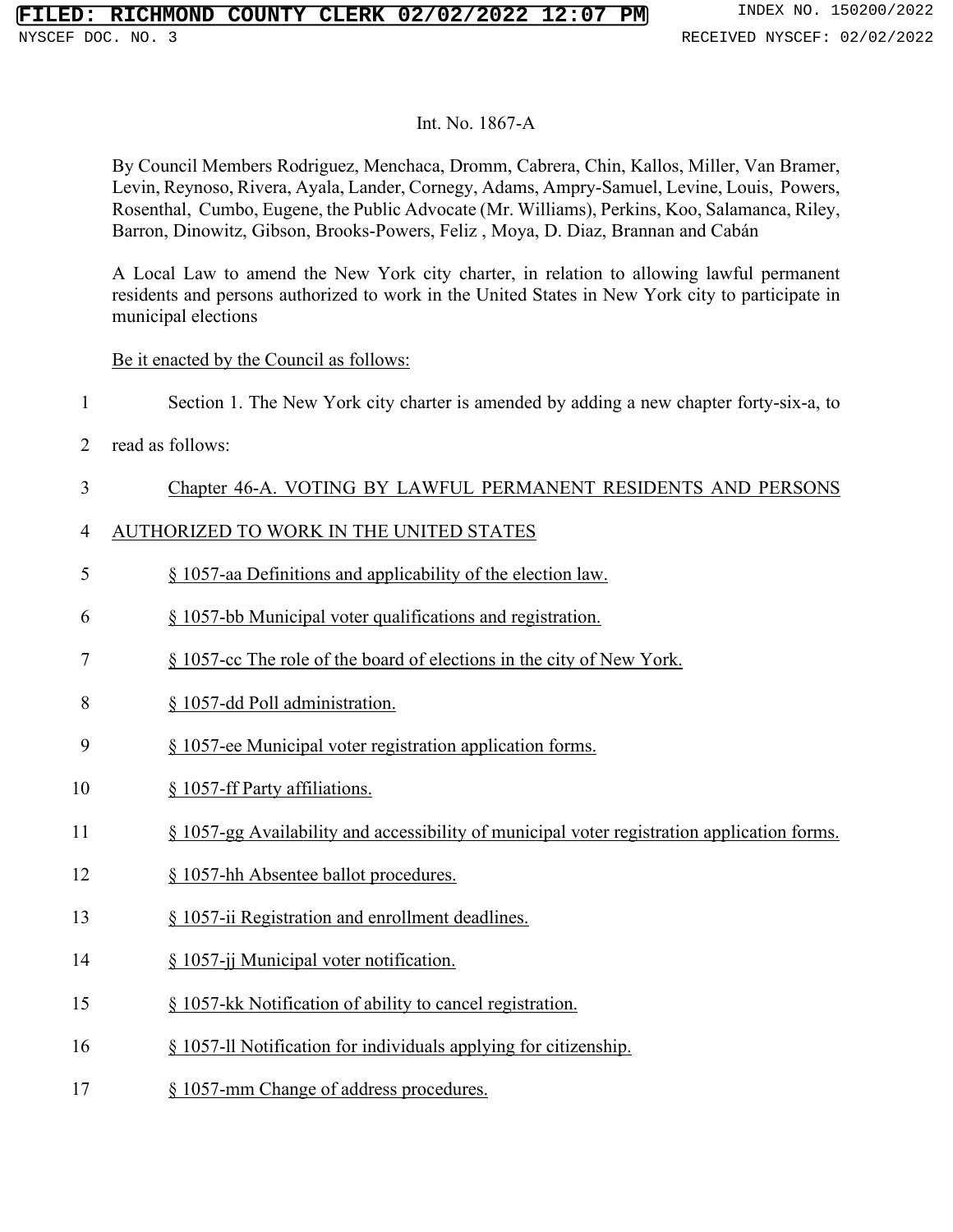### **FILED: RICHMOND COUNTY CLERK 02/02/2022 12:07 PM** INDEX NO. 150200/2022

- § 1057-oo Community participation.
- § 1057-pp Transitioning to citizenship.
- § 1057-qq Challenges.
- § 1057-rr State and federal elections.
- § 1057-ss Violations.
- § 1057-tt Advisory group.
- § 1057-uu Petitioning.
- § 1057-vv Registration confirmation letters.
- § 1057-aa Definitions and applicability of the election law.
- a. For purposes of this chapter, the following terms have the following meanings:
- Municipal election. The term "municipal election" means any general, primary, or run-off
- election for a municipal office, any special election for a municipal office including but not limited
- to any election in which all candidates are nominated by independent nominating petition pursuant
- to the charter, and any municipal referendum.
- Municipal office. The term "municipal office" means the offices of mayor, public advocate,
- comptroller, borough president, and council member.
- Municipal referendum. The term "municipal referendum" means an election for the
- approval of a local law, as defined in section 2 of the municipal home role law, submitted to the
- voters of the city of New York.
- 21 Municipal voter. The term "municipal voter" means a person who is not a United States
- citizen on the date of the election on which he or she is voting, who is either a lawful permanent
- resident or authorized to work in the United States, who is a resident of New York city and will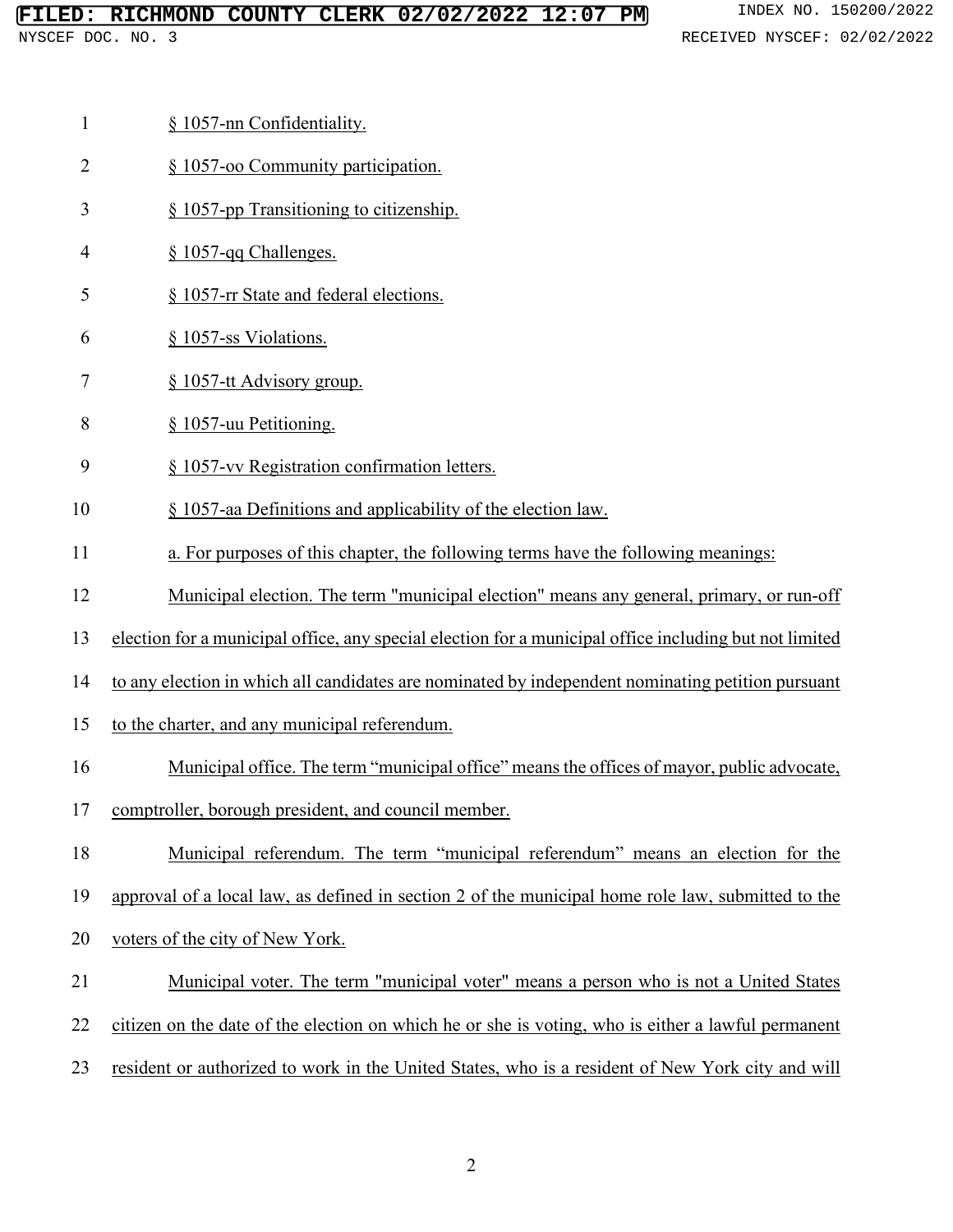| 1              | have been such a resident for 30 consecutive days or longer by the date of such election, who meets   |
|----------------|-------------------------------------------------------------------------------------------------------|
| $\overline{2}$ | all qualifications for registering or pre-registering to vote under the election law, except for      |
| 3              | possessing United States citizenship, and who has registered or pre-registered to vote with the       |
| $\overline{4}$ | board of elections in the city of New York under this chapter.                                        |
| 5              | Municipal voter registration. The term "municipal voter registration" means the method by             |
| 6              | which the board of elections in the city of New York registers or pre-registers new municipal voters  |
| $\tau$         | pursuant to the provisions of this chapter.                                                           |
| 8              | <u>Municipal voting. The term "municipal voting" means the processes required under this</u>          |
| 9              | chapter that facilitate municipal voter registration and voting by municipal voters in municipal      |
| 10             | elections.                                                                                            |
| 11             | New York state board of elections voter registration application. The term "New York state            |
| 12             | board of elections voter registration application" means the application used by the New York state   |
| 13             | board of elections to register or pre-register voters under title two of article five of the New York |
| 14             | state election law.                                                                                   |
| 15             | Resident of New York city. The term "resident of New York city" means a person who                    |
| 16             | resides within the city of New York.                                                                  |
| 17             | U.S. citizen voter. The term "U.S. citizen voter" means a person who meets all                        |
| 18             | qualifications for registering or pre-registering to vote under the election law including possessing |
| 19             | United States citizenship.                                                                            |
| 20             | b. Municipal voting, as set forth in this chapter, shall be governed by applicable provisions         |
| 21             | of the election law, except that the provisions of the election law set forth in this chapter, as     |
| 22             | amended from time to time, and any successor provisions, shall apply as modified herein.              |
| 23             | References to the sections modified in this chapter shall be deemed to refer to such sections as they |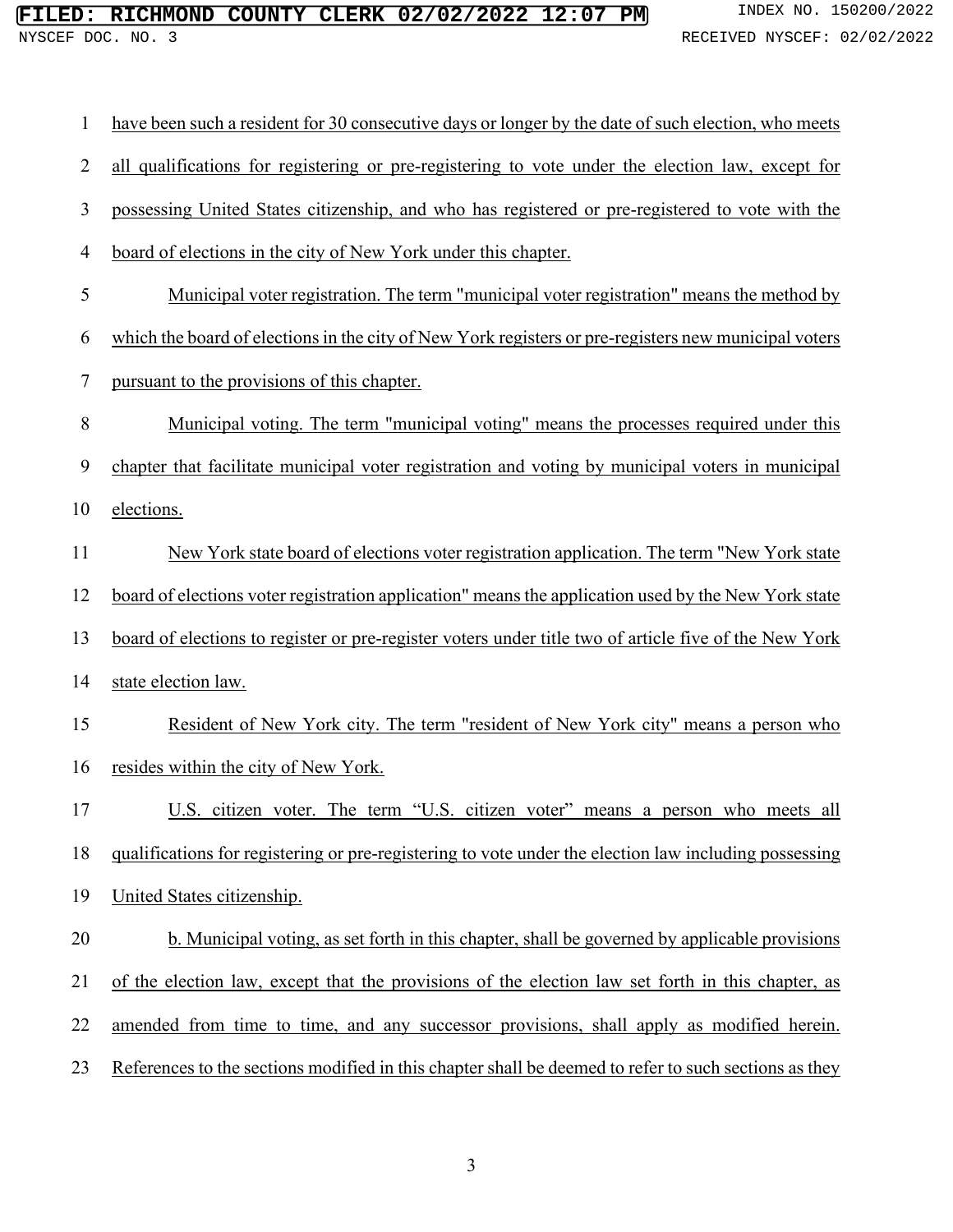| 1              | are so modified when and to the extent that they apply to municipal voting. References to              |
|----------------|--------------------------------------------------------------------------------------------------------|
| $\overline{2}$ | provisions of the election law in this chapter shall be deemed to refer to any successor provisions.   |
| 3              | Provisions of the election law not specified in this chapter shall apply to municipal voting, provided |
| 4              | however that such provisions shall not be construed to prevent or impede the application of this       |
| 5              | chapter.                                                                                               |
| 6              | §1057-bb Municipal voter qualifications and registration.                                              |
| 7              | a. Consistent with the provisions of this chapter, eligible municipal voters shall have the            |
| 8              | right to vote in municipal elections and shall be entitled to the same rights and privileges as U.S.   |
| 9              | citizen voters with regard to municipal elections. All registered municipal voters shall have their    |
| 10             | names entered in the registration records maintained by the board of elections in the city of New      |
| 11             | York under article 5 of the election law for the purposes of registering and voting in municipal       |
| 12             | elections and may thereafter vote in any such election. Registrations for municipal voters entered     |
| 13             | in such records shall not contain United States citizenship data as required under 5-500 of the        |
| 14             | election law and shall be designated with an "M". Municipal voter registration records shall be        |
| 15             | filed with the state board of elections with such designation, to be included in any appropriate list  |
| 16             | or database in accordance with law.                                                                    |
| 17             | b. Section 5-102 of the election law shall apply to municipal elections, except that the               |
| 18             | qualification of United States citizenship shall not apply to municipal voters registering to vote in  |
| 19             | municipal elections and the municipal voting processes implemented pursuant to this chapter.           |
| 20             | c. References to voter qualification or voter eligibility in the election law shall be construed       |
| 21             | to include municipal voter qualifications with respect to the municipal voting processes               |
| 22             | implemented pursuant to this chapter.                                                                  |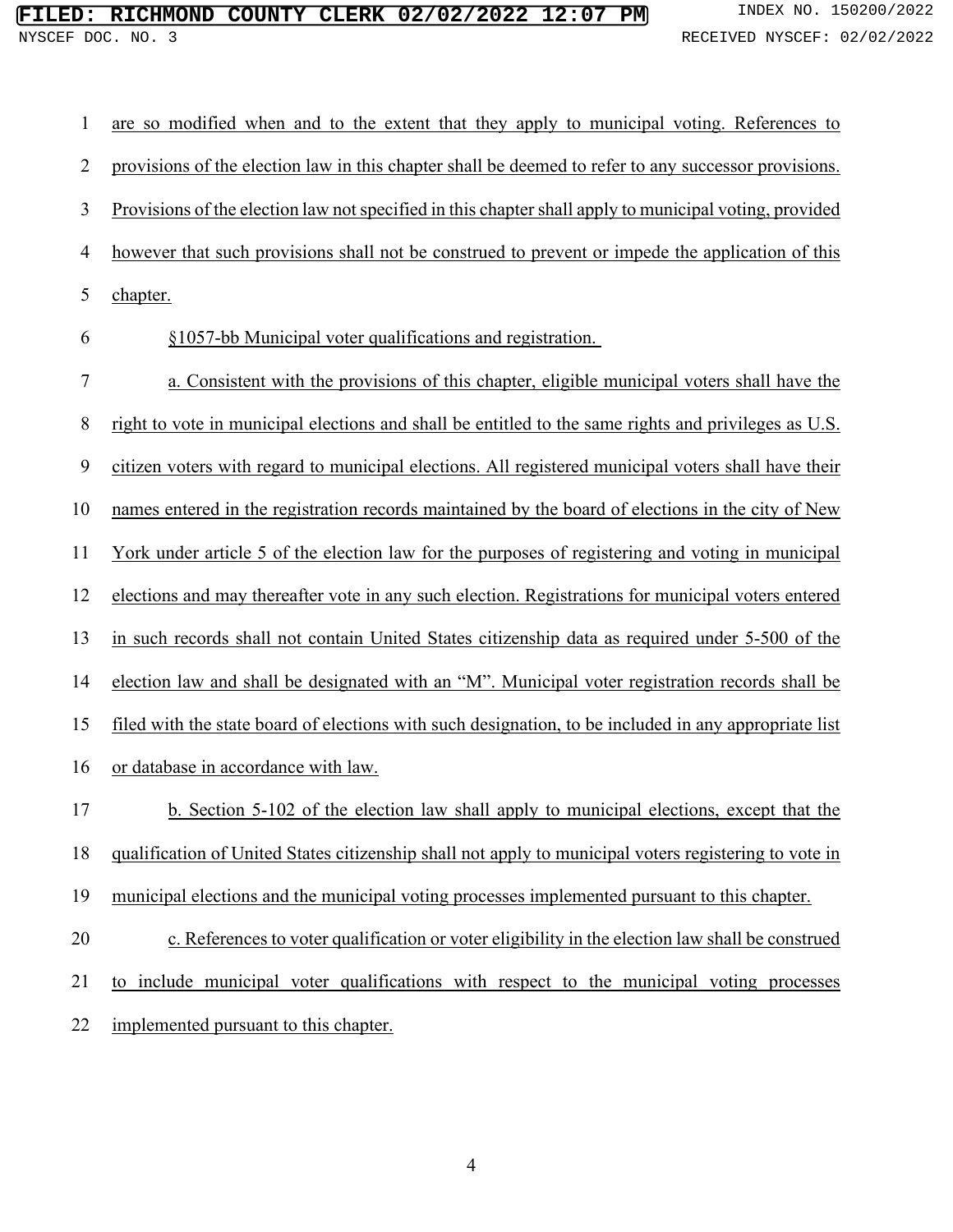| $\mathbf{1}$     | §1057-cc The role of the board of elections in the city of New York. The board of elections             |
|------------------|---------------------------------------------------------------------------------------------------------|
| $\overline{2}$   | in the city of New York shall adopt all necessary rules and carry out all necessary staff training to   |
| 3                | carry out the provisions of this chapter.                                                               |
| $\overline{4}$   | §1057-dd Poll administration.                                                                           |
| 5                | a. For each municipal election, the board of elections in the city of New York shall produce            |
| 6                | a poll ledger or computer generated registration list that combines municipal voters and other U.S.     |
| $\boldsymbol{7}$ | citizen voters for each election district or poll site. Municipal voters shall not be required to form  |
| $8\,$            | a separate line or vote in a separate location from U.S. citizen voters. The poll ledger or computer    |
| $\boldsymbol{9}$ | generated registration list entries for municipal voters shall be marked with an "M".                   |
| 10               | b. Whenever a municipal election occurs on the same date and in the same district as an                 |
| 11               | election in which a municipal voter is not eligible to vote, the board of elections in the city of New  |
| 12               | York shall produce separate municipal ballots to be distributed only to municipal voters appearing      |
| 13               | to vote on such date and in such district. Such municipal ballots shall be, as nearly as practicable,   |
| 14               | in the same form as those to be voted in the district by U.S. citizen voters during early voting or     |
| 15               | on election day as provided in title 1 of article 7 of the election law, except that such ballots shall |
| 16               | be limited to municipal elections. Such municipal ballot shall contain the words "Municipal             |
| 17               | Ballot", endorsed thereon and any other markings or unique coloration the board of elections in         |
| 18               | the city of New York deems appropriate.                                                                 |
| 19               | §1057-ee Municipal voter registration application form.                                                 |
| 20               | a. The board of elections in the city of New York shall design and distribute a municipal               |
| 21               | voter registration application form that will allow municipal voters to apply for registration, pre-    |
| 22               | registration, and change of enrollment in the manner that U.S. citizen voters may so apply to such      |
| 23               | board. Such form shall include, but need not be limited to, the following:                              |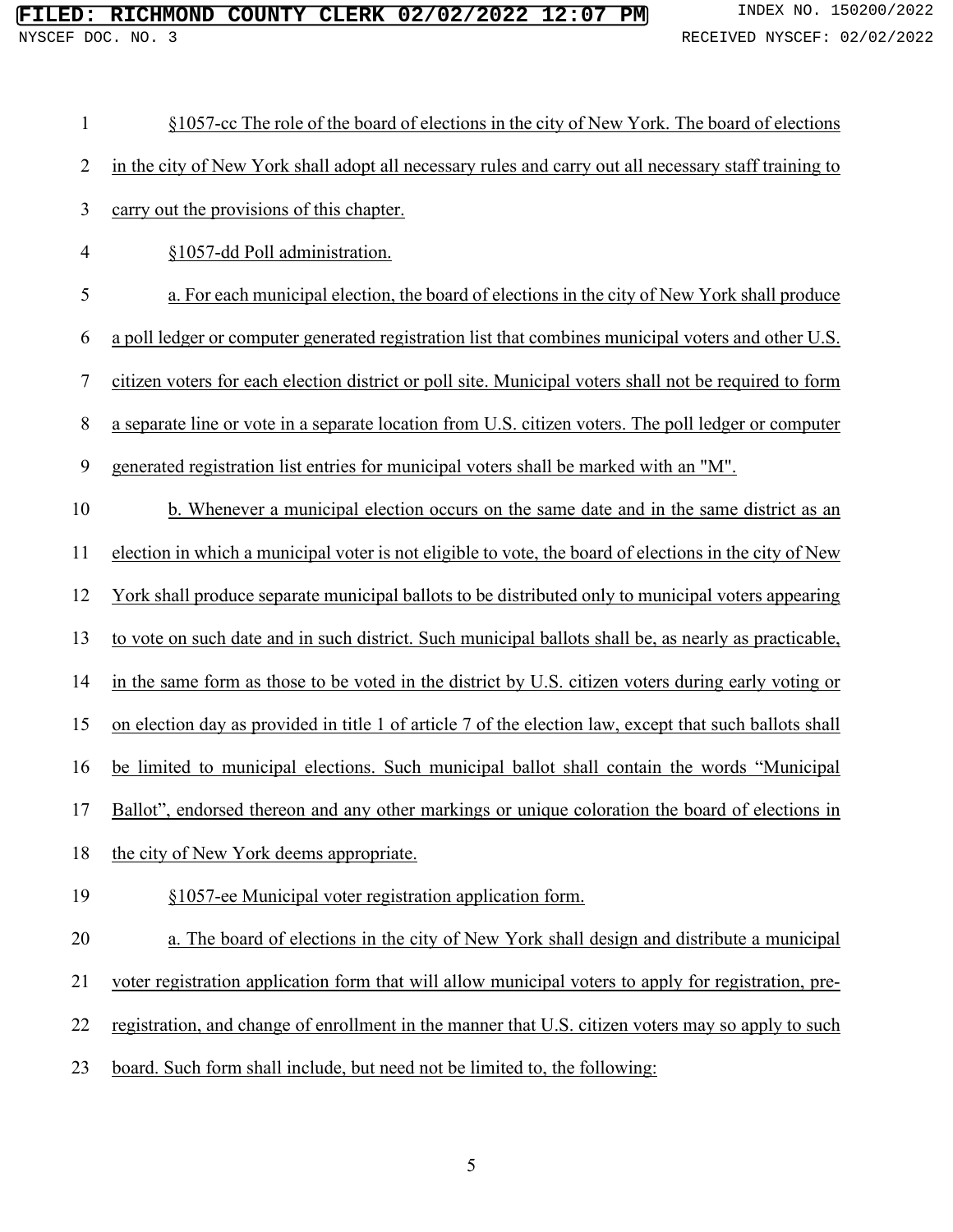| $\mathbf{1}$   | 1. Notice that individuals registering or pre-registering using municipal voter forms will be          |
|----------------|--------------------------------------------------------------------------------------------------------|
| $\overline{2}$ | registered or pre-registered to vote in municipal elections only, and expressly stating that           |
| 3              | municipal voters are not qualified to vote in state or federal elections.                              |
| $\overline{4}$ | 2. Information on the qualifications to vote at the state and federal levels according to the          |
| 5              | election law, and information on how individuals who meet such qualifications can register or pre-     |
| 6              | register.                                                                                              |
| 7              | 3. Notice that individuals who have been residents of New York city for less than 30                   |
| 8              | consecutive days by the time of the next election do not qualify to register to vote as municipal      |
| 9              | voters.                                                                                                |
| 10             | 4. Notice that registration and enrollment is not complete until the municipal voter                   |
| 11             | registration application form is received and accepted by the board of elections in the city of New    |
| 12             | York.                                                                                                  |
| 13             | 5. Notice that it is a crime, along with the attendant penalties and possible immigration              |
| 14             | consequences, to procure a false registration or to furnish false information to the board of          |
| 15             | elections.                                                                                             |
| 16             | 6. The following notice in conspicuous type that contrasts in typography, layout or color              |
| 17             | with all other words on such form: "IMPORTANT NOTICE FOR NON-UNITED STATES                             |
| 18             | CITIZENS. Any information you provide to the Board of Elections, including your name and               |
| 19             | address, may be obtained by Immigration and Customs Enforcement (ICE) and other agencies,              |
| 20             | organizations, and individuals. In addition, if you apply for naturalization, you will be asked        |
| 21             | whether you have ever registered or voted in a federal, state, or local election in the United States. |
| 22             | You may wish to consult with an immigration attorney, an organization that protects immigrant          |
| 23             | rights, or other knowledgeable source before providing any personal information to the Board of        |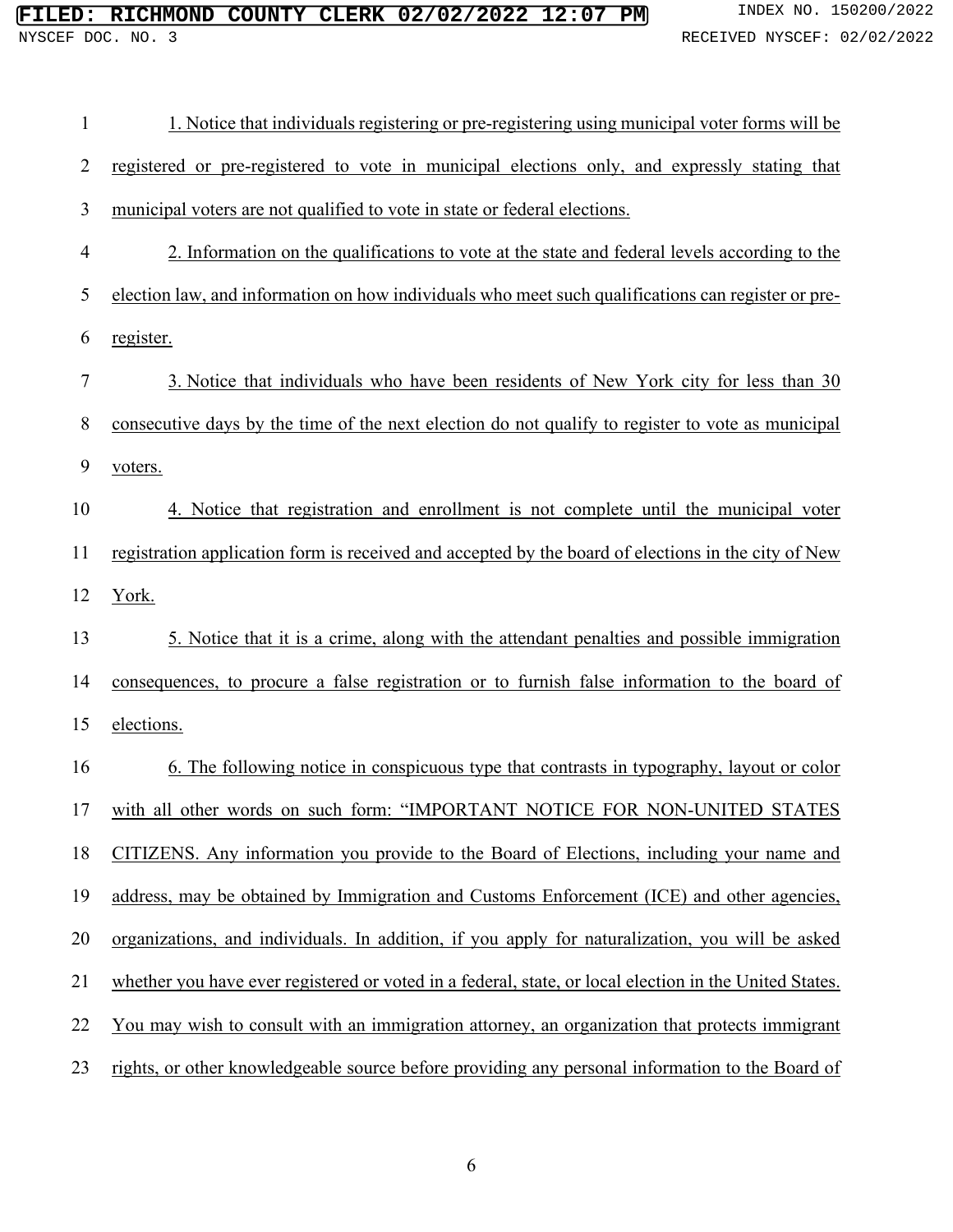| 1              | Elections and before registering to vote in New York City. You can find a list of nonprofit             |
|----------------|---------------------------------------------------------------------------------------------------------|
| $\overline{2}$ | organizations that specialize in protecting the rights of immigrants on the website of the New York     |
| 3              | City Campaign Finance Board. Individuals in New York City applying for United States                    |
| $\overline{4}$ | citizenship through naturalization may request notice of their eligibility to register and to vote in   |
| 5              | New York City."                                                                                         |
| 6              | 7. The following spaces to be filled in by the applicant:                                               |
| 7              | (a). Space to indicate whether the applicant is a lawful permanent resident or is authorized            |
| 8              | to work in the United states and the statement "If you checked "no" in response to this question,       |
| 9              | do not complete this form."                                                                             |
| 10             | (b). Space for the applicant to indicate whether or not he or she has ever voted or registered          |
| 11             | to vote as a municipal voter before and, if so, the approximate year in which such applicant last       |
| 12             | voted or registered as such and his or her name and address at the time.                                |
| 13             | (c). Space for the applicant to execute the form on a line which is clearly labeled "signature"         |
| 14             | of applicant" preceded by the following form of affirmation: "AFFIDAVIT: I swear or affirm that         |
| 15             | I am a resident of New York City and will have been a resident of New York City for a minimum           |
| 16             | of 30 consecutive days by the time of the next election, am either a lawful permanent resident or       |
| 17             | authorized to work in the United States and will only vote at an election at which I maintain such      |
| 18             | status, and, to the best of my knowledge, I meet all of the requirements to register to vote in New     |
| 19             | York State except for United States citizenship. This is my signature or mark on the line below.        |
| 20             | All the information contained on this application is true. I understand that if it is not true I can be |
| 21             | convicted and fined up to \$5,000 and/or jailed for up to four years."                                  |
| 22             | b. Such form shall contain all information required to be included on the statewide                     |
| 23             | application form for U.S. citizen voters under subdivision 5 of section 5-210 of the election law,      |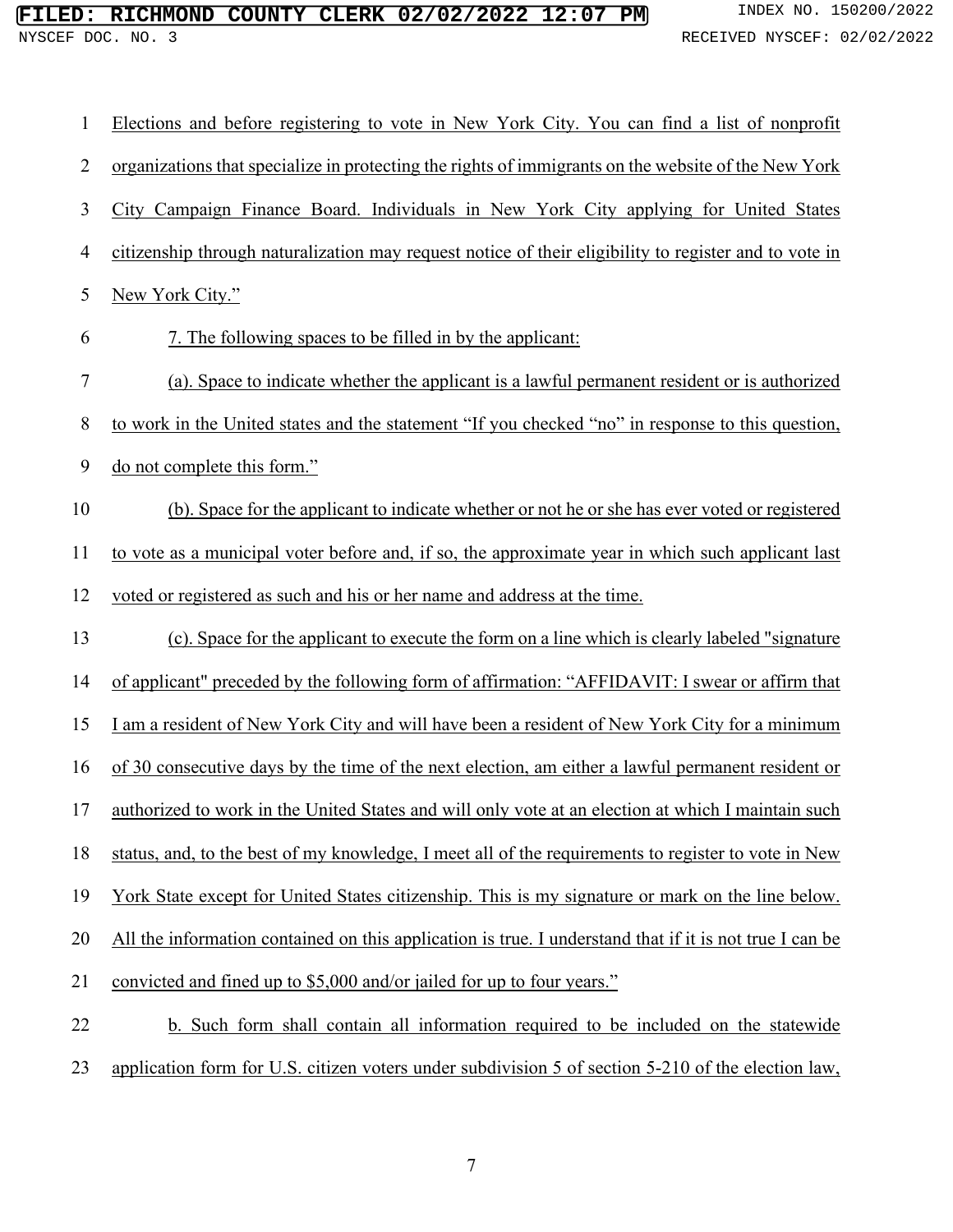| 1              | except as modified in this section. Such form shall not contain the notice concerning citizenship    |
|----------------|------------------------------------------------------------------------------------------------------|
| $\overline{2}$ | required pursuant to paragraph (g) of such subdivision or the information required to be included    |
| 3              | under subparagraphs $(i)$ , $(vi)$ and $(xii)$ of paragraph $(k)$ of such subdivision.               |
| $\overline{4}$ | c. Titles eight and nine of article five of the election law shall not apply to municipal voter      |
| 5              | registration.                                                                                        |
| 6              | §1057-ff Party affiliations.                                                                         |
| 7              | a. Individuals who enroll in a political party using a municipal voter registration form shall       |
| $8\,$          | be considered qualified members of that party only for the purposes of municipal elections.          |
| 9              | b. References to political party member qualifications in the election law shall be construed        |
| 10             | to include municipal voter qualifications with respect to voting in municipal elections as set forth |
| 11             | in this chapter.                                                                                     |
| 12             | §1057-gg Availability and accessibility of municipal voter registration application forms.           |
| 13             | a. The board of elections in the city of New York and the campaign finance board shall               |
| 14             | coordinate efforts to ensure that municipal voter registration application forms are available at    |
| 15             | every location where New York state board of elections voter registration application forms are      |
| 16             | made available pursuant to programs of city agencies, including but not limited to programs          |
| 17             | implemented pursuant to section 5-211 of the election law and section 1057-a of the charter.         |
| 18             | b. The board of elections in the city of New York shall translate the municipal voter                |
| 19             | registration application form into languages served by such board pursuant to state and federal law  |
| 20             | in a manner that is consistent with translations of the statewide application form.                  |
| 21             | §1057-hh Absentee ballot procedures.                                                                 |
| 22             | a. The board of elections in the city of New York shall prescribe a standard municipal voter         |
| 23             | absentee ballot application form that will allow a registered municipal voter to cast an absentee    |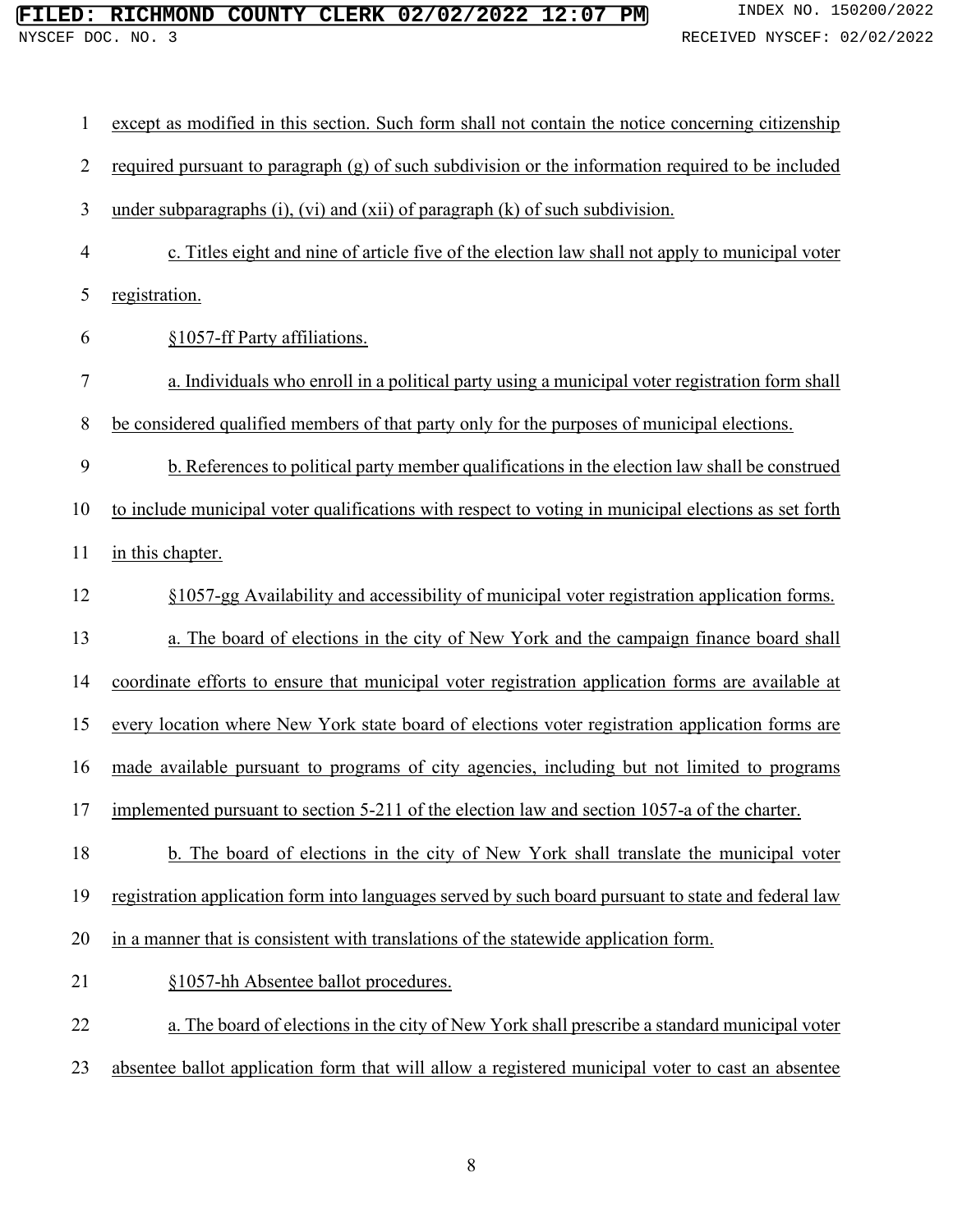| $\mathbf{1}$   | ballot for municipal elections. The use of any application form which substantially complies with       |
|----------------|---------------------------------------------------------------------------------------------------------|
| $\overline{2}$ | the provisions of this section shall be acceptable and any application filed on such a form shall be    |
| 3              | accepted for filing. Such application form shall contain all information required to be included on     |
| 4              | the absentee ballot application form for U.S. citizen voters under section 8-400 of the election law,   |
| 5              | except as modified herein. Such form shall contain the following modifications to section 8-400         |
| 6              | of the election law with respect to municipal voting:                                                   |
| 7              | 1. Paragraph (b) of subdivision 3 of such section shall apply to municipal voting, except               |
| $8\,$          | that the statement required in such paragraph shall be deemed to be a statement that the applicant      |
| 9              | is a qualified and registered municipal voter.                                                          |
| 10             | 2. Paragraph (d) of subdivision 3 of such section shall apply to municipal voting, except               |
| 11             | that the application requirements in such paragraph shall be deemed to only permit application for      |
| 12             | an absentee ballot for municipal elections.                                                             |
| 13             | 3. Subdivision 4 of such section shall apply to municipal voting, except that the application           |
| 14             | requirements in such paragraph shall be deemed to only permit application for an absentee ballot        |
| 15             | for municipal elections.                                                                                |
| 16             | b. Upon receipt of a municipal voter absentee ballot application form, the board of elections           |
| 17             | shall forthwith determine upon such inquiry as it deems proper whether the applicant is qualified       |
| 18             | to vote and receive an absentee ballot under the election law as modified by this chapter, and if it    |
| 19             | finds the applicant is not so qualified it shall reject the application after investigation as provided |
| 20             | in section 8-402 of the election law as further modified by this chapter.                               |
| 21             | c. The board of elections in the city of New York shall translate the municipal voter                   |
| 22             | absentee ballot application form into languages served by such board pursuant to state and federal      |
| 23             | law in a manner that is consistent with translations of municipal voter registration application form.  |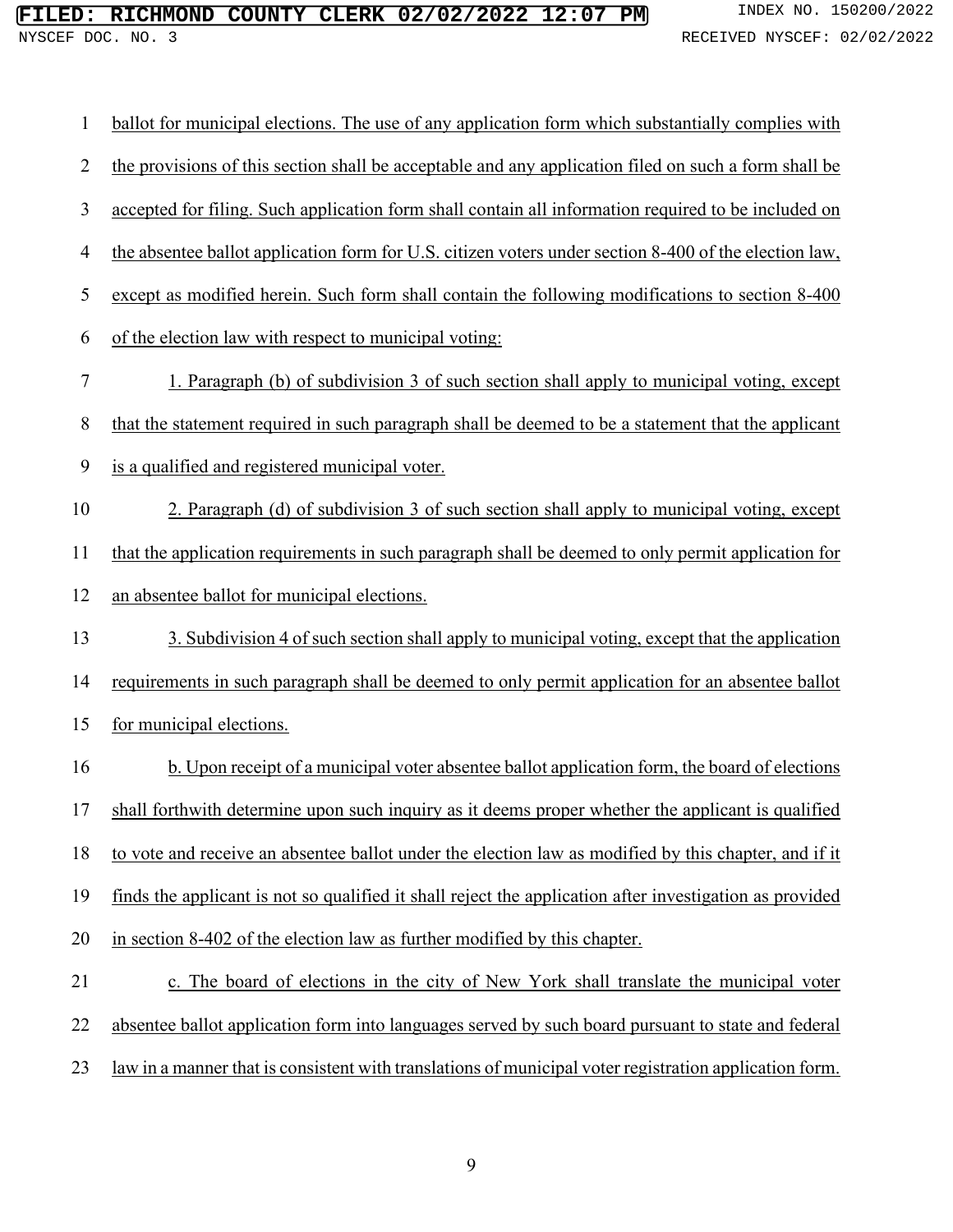| $\mathbf{1}$   | d. Whenever a municipal election occurs on the same date and in the same district as an                |
|----------------|--------------------------------------------------------------------------------------------------------|
| $\overline{2}$ | election in which a municipal voter is not eligible to vote, the board of elections in the city of New |
| 3              | York shall produce separate municipal absentee ballots containing only municipal elections to be       |
| 4              | distributed only to municipal absentee voters on such date and in such district. Such municipal        |
| 5              | absentee ballots shall be, as nearly as practicable, in the same form as the municipal ballot to be    |
| 6              | voted in the district during early voting and election day as required by section 1057-dd, except      |
| 7              | that such municipal absentee ballot need not have a stub, and shall have the words "Municipal          |
| 8              | Absentee Ballot", endorsed thereon.                                                                    |
| 9              | e. Section 7-122 of the election law shall apply to absentee ballots and municipal absentee            |
| 10             | ballots mailed to municipal voters, except that the affirmation of United States citizenship in        |
| 11             | subdivision six of such section shall not apply to an inner affirmation envelope included with an      |
| 12             | absentee ballot or municipal absentee ballot distributed to a municipal voter and shall be replaced    |
| 13             | with an affirmation stating that the undersigned is qualified to vote under this chapter.              |
| 14             | f. The board of elections in the city of New York may prescribe a separate absentee ballot             |
| 15             | for military voters who are municipal voters consistent with section 7-123 of the election law, but    |
| 16             | omitting the otherwise required affirmation of United States citizenship and replacing it with an      |
| 17             | affirmation that the military voter meets the qualifications of a municipal voter under this chapter.  |
| 18             | §1057-ii Registration and enrollment.                                                                  |
| 19             | a. Registration and enrollment deadlines for municipal voters in each municipal election               |
| 20             | shall be the same as the deadlines in the election law for U.S. citizen voters in such elections.      |
| 21             | b. Section 5-214 of the election law shall apply to registered municipal voters, except that           |
| 22             | with respect to municipal voters, the registration card under such section shall be marked with an     |
| 23             | "M" and contain a statement that it is for municipal voting only.                                      |
|                |                                                                                                        |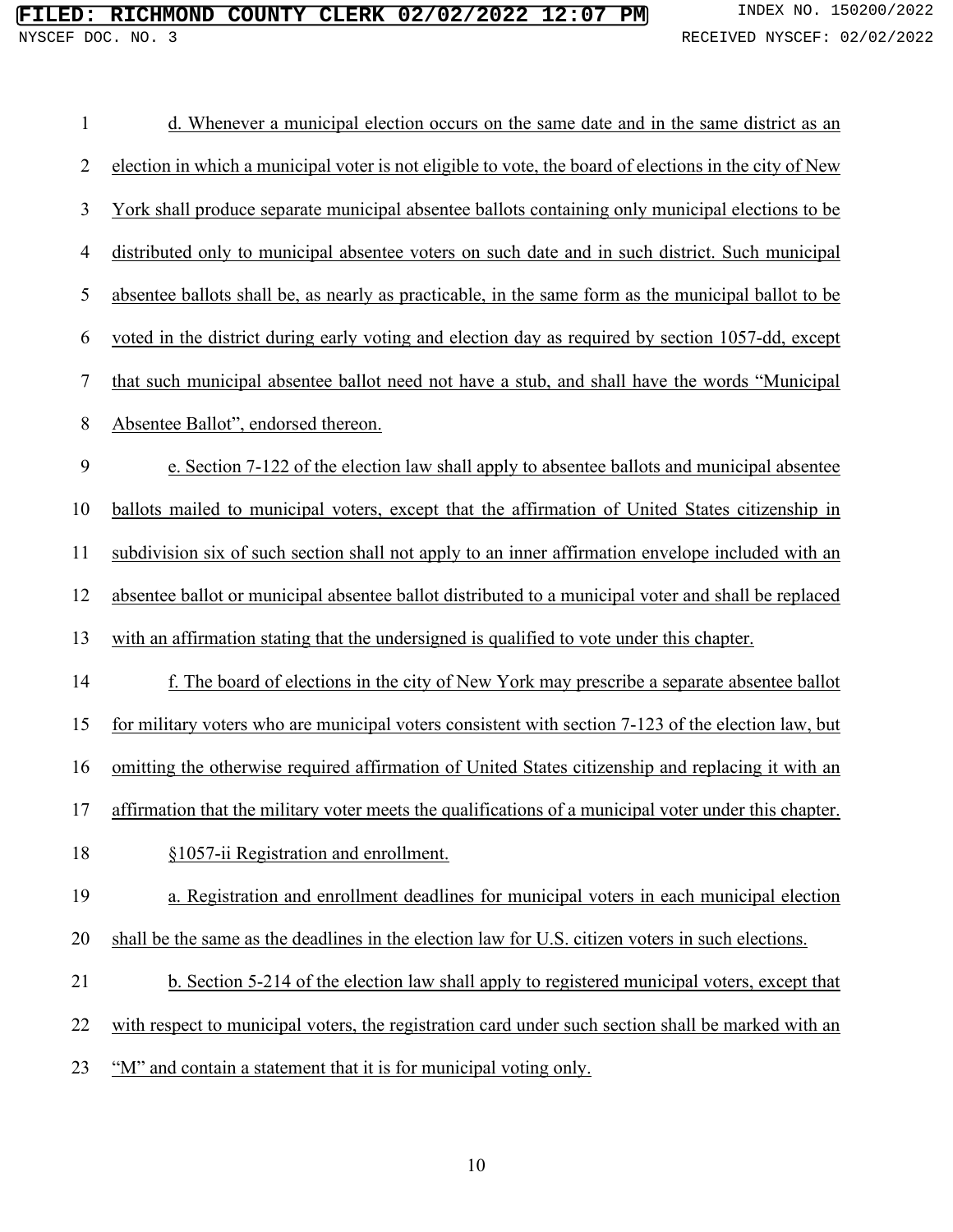| $\mathbf{1}$   | §1057-jj Municipal voter notification. The board of elections in the city of New York shall         |
|----------------|-----------------------------------------------------------------------------------------------------|
| $\overline{2}$ | create and implement a notification system for municipal voters that is consistent with the         |
| 3              | requirements of section 5-210 of the election law and section 1057-d of the charter with respect to |
| 4              | U.S. citizen voters.                                                                                |
| 5              | §1057-kk Notification of ability to cancel registration. The board of elections in the city of      |
| 6              | New York shall, simultaneously with providing written confirmation of registration to vote as part  |
| 7              | of the notification system created and implemented under section 1057-jj, provide written notice    |
| 8              | of municipal voter qualifications and a form with the name and address of the registrant which      |
| 9              | may be returned to the board by the registrant to cancel the registration.                          |
| 10             | §1057-11 Notification for individuals applying for citizenship. Any city agency that has            |
| 11             | entered into a contract with an organization that includes, as part of such contract, provision of  |
| 12             | assistance to individuals in New York city regarding applying for United States citizenship through |
| 13             | naturalization, shall request any such organization to provide notice to such individuals of their  |
| 14             | eligibility register and to vote in New York city pursuant to this chapter.                         |
| 15             | §1057-mm Change of address procedures. The board of elections in the city of New York               |
| 16             | shall, consistent with section 5-208 of the election law as modified by this section, transfer the  |
| 17             | registration and enrollment of a municipal voter for whom it receives a notice of change of address |
| 18             | to another address in New York city, or for any municipal voter who submits a municipal ballot in   |
| 19             | an affidavit ballot envelope which sets forth such a new address.                                   |
| 20             | §1057-nn Confidentiality.                                                                           |
| 21             | a. No inquiry shall be made as to the immigration status of a potential municipal voter or          |
| 22             | municipal voter, other than to verify the identity of the municipal voter and ascertain whether he  |
| 23             | or she is qualified to vote under the election law as modified by this chapter. If such information |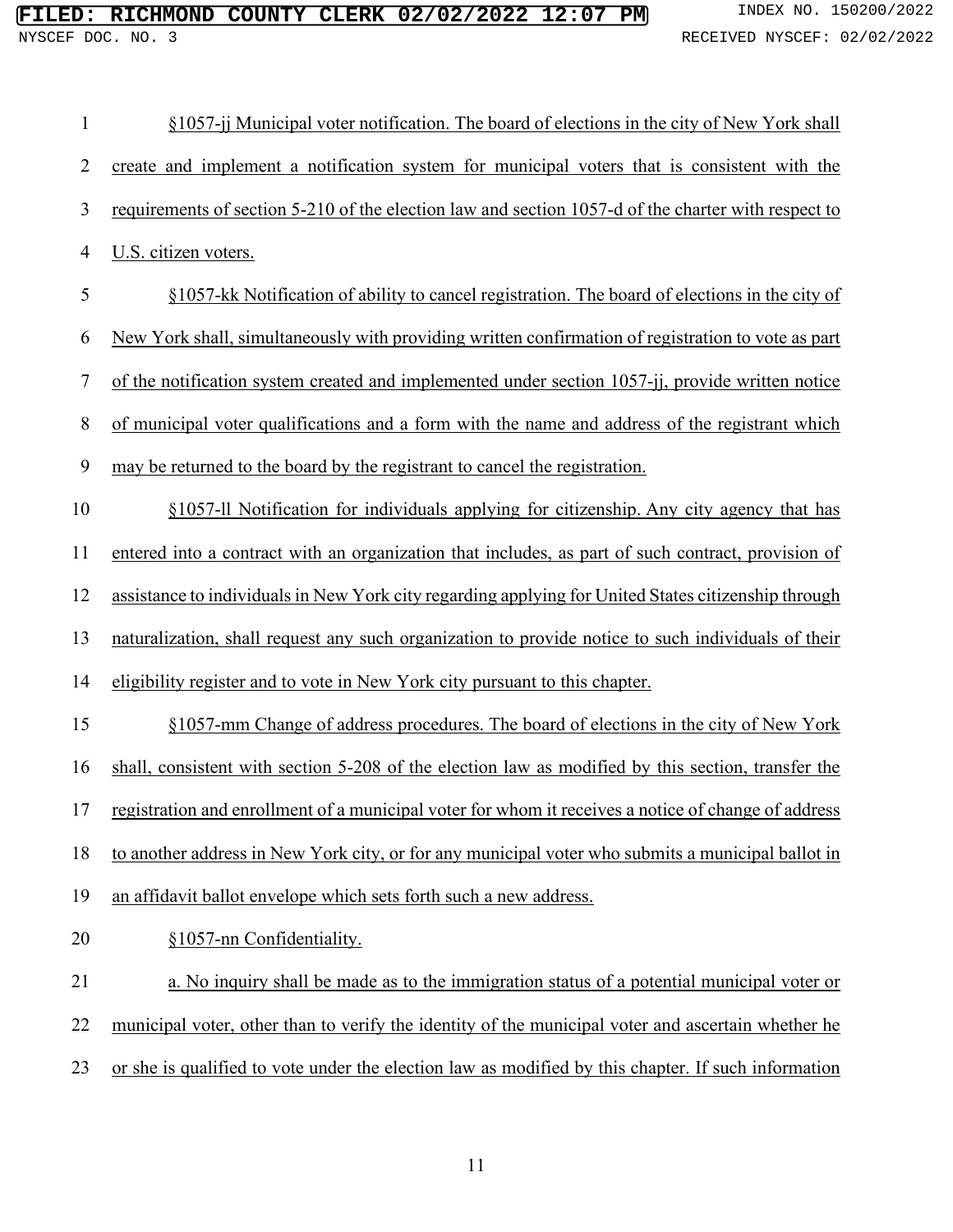| $\mathbf{1}$     | is volunteered to any city employee, it shall not be recorded or shared with any other federal, state,  |
|------------------|---------------------------------------------------------------------------------------------------------|
| $\overline{2}$   | or local agency, or with the public, except as otherwise required by law.                               |
| 3                | b. All federal, state, and local confidentiality laws and policies that pertain to U.S. citizen         |
| 4                | voters shall also apply to municipal voters.                                                            |
| 5                | c. No municipal voter shall be asked to produce photographic identification or proof of                 |
| 6                | address as a prerequisite for voter registration, except as otherwise required by this chapter or state |
| 7                | or federal law.                                                                                         |
| $8\,$            | d. Lists of municipal voters shall not be published, distributed or otherwise provided to the           |
| $\boldsymbol{9}$ | public by the board of elections in the city of New York or any other governmental agency               |
| 10               | separately or distinctly from a complete voter registration list of voters qualified to vote in a       |
| 11               | municipal election in New York city or a political subdivision thereof.                                 |
| 12               | §1057-oo Community participation.                                                                       |
| 13               | a. The board of elections in the city of New York and the campaign finance board shall                  |
| 14               | consult regularly with appropriate organizations, including advocacy groups and community               |
| 15               | associations, in the implementation of this chapter. Such boards shall work with such organizations     |
| 16               | to carry out community education programs regarding requirements for eligibility to vote pursuant       |
| 17               | to this chapter, including such eligibility of individuals who have applied for United States           |
| 18               | citizenship.                                                                                            |
| 19               | b. The campaign finance board shall maintain on its website a list of nonprofit                         |
| 20               | organizations that specialize in protecting the rights of immigrants and are able to provide potential  |
| 21               | municipal voters with information about the immigration and other consequences of registering to        |
| 22               | vote as a municipal voter under this chapter.                                                           |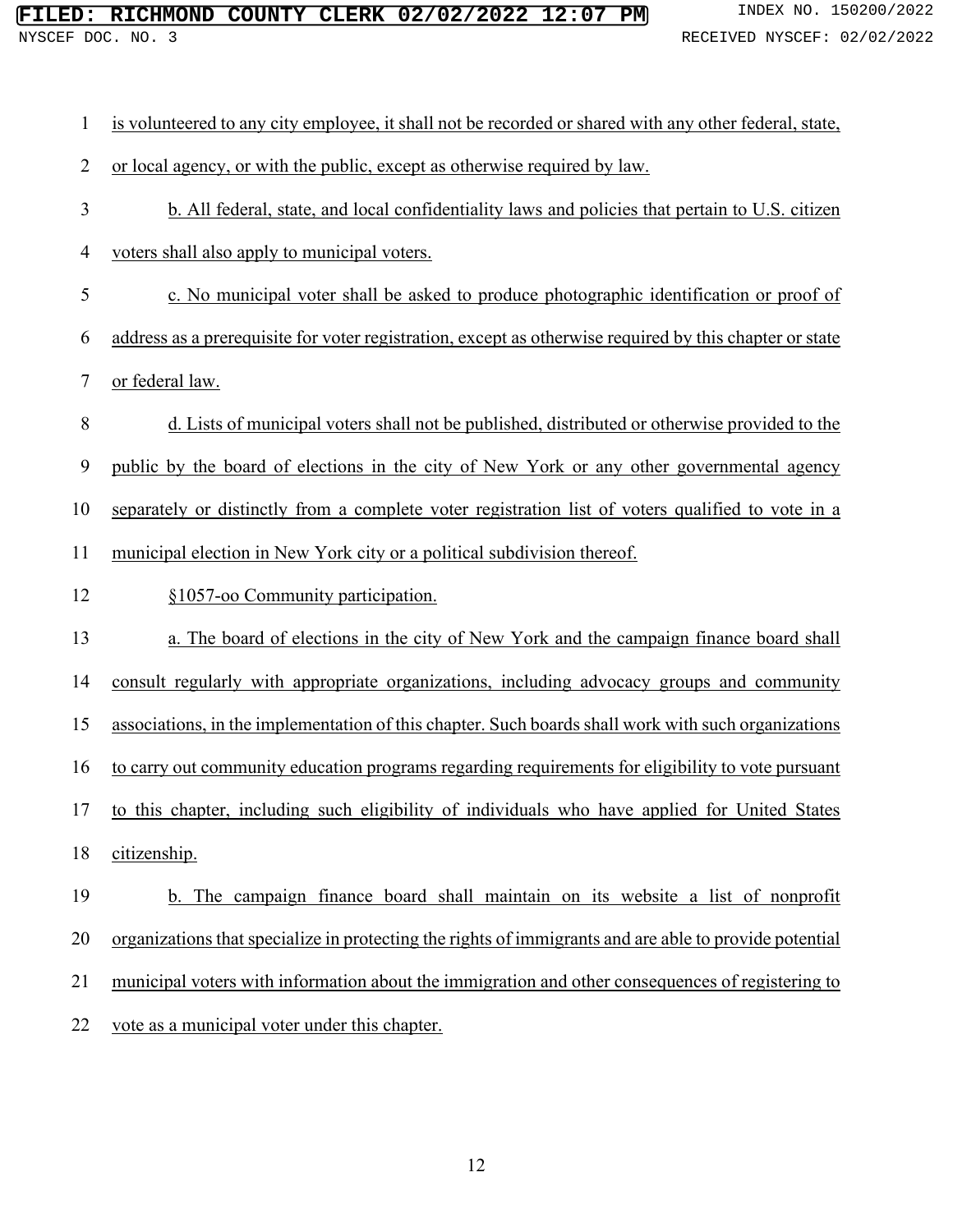| 1              | §1057-pp Transitioning to citizenship. Municipal voters who are registered to vote under               |
|----------------|--------------------------------------------------------------------------------------------------------|
| $\overline{2}$ | this chapter and who subsequently become United States citizens shall remain qualified to vote         |
| 3              | under this provision until such time as they no longer meet the qualifications set forth in this       |
| 4              | chapter or until they register to vote on a New York state board of elections voter registration form. |
| 5              | Upon filing of an individual's New York state voter registration form, such individual's existing      |
| 6              | municipal voter registration shall become invalid.                                                     |
| $\tau$         | §1057-qq Challenges. Any municipal voter's qualifications to register to vote under this               |
| 8              | chapter may be challenged according to the terms of the election law, except that "The                 |
| 9              | Qualification Oath" in section 8-504 of the election law shall not be administered to municipal        |
| 10             | voters, and shall be replaced with the following "Municipal Voter Qualification Oath" to read:         |
| 11             | "You do swear (or affirm) that you are eighteen years of age or older, that you are a lawful           |
| 12             | permanent resident or authorized to work in the United States, that you are a resident of New York     |
| 13             | city, that you still reside at the same address from which you have been duly registered in this       |
| 14             | election district, that you have not voted at this election, and that you do not know of any reason    |
| 15             | why you are not qualified to vote at this election. You do further declare that you are aware that it  |
| 16             | is a crime to make any false statement and that all the statements you have made to the board have     |
| 17             | been true and that you understand that a false statement is perjury and, if you make such a false      |
| 18             | statement, you will be guilty of a misdemeanor."                                                       |
| 19             | §1057-rr State and federal elections. Nothing in this chapter shall be construed so as to              |
| 20             | confer upon municipal voters the right to vote for any state or federal office or political party      |

- 21 position or on any state or federal ballot question.
- §1057-ss Violations.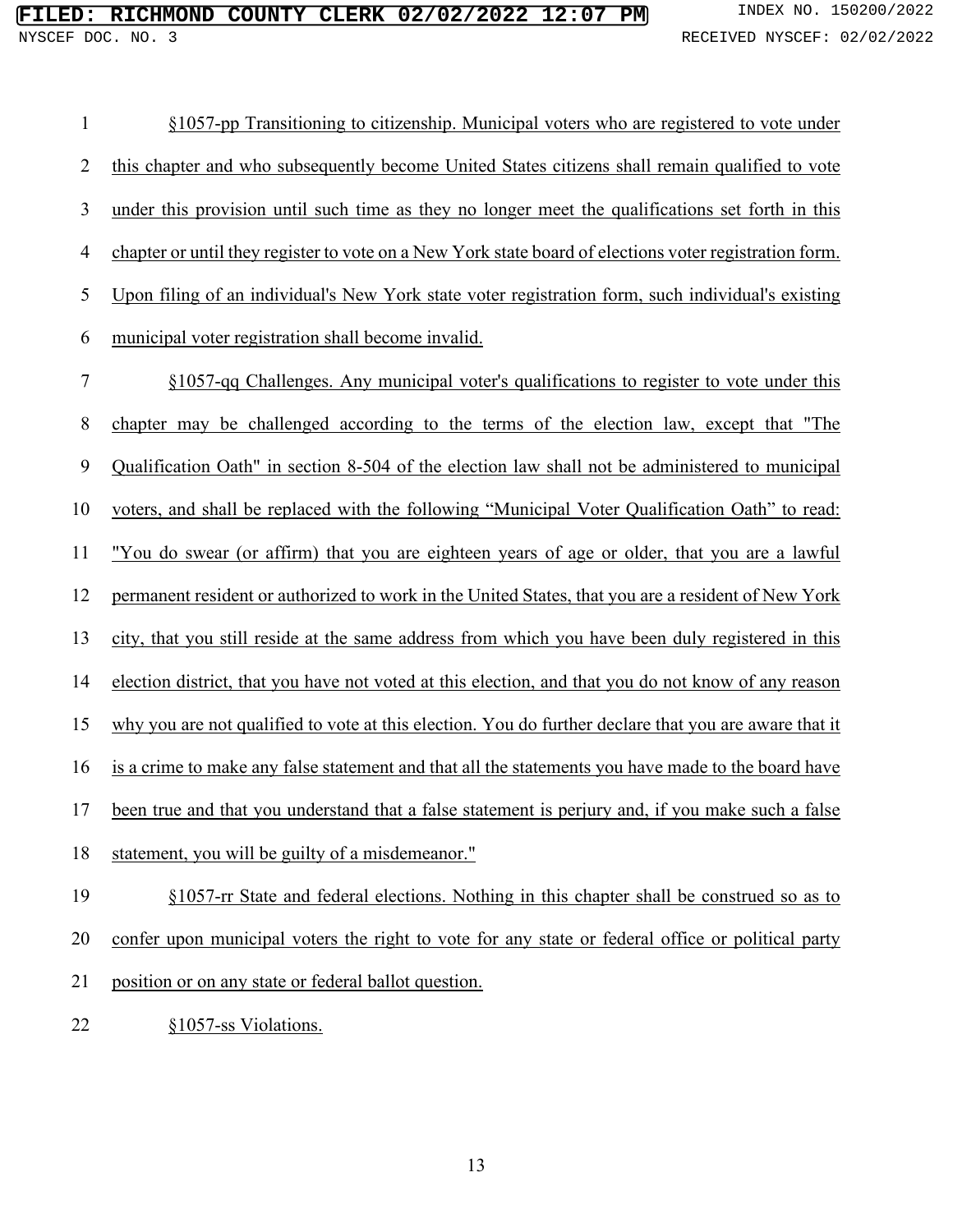| $\mathbf{1}$   | a. Any person who knowingly and willfully violates any provision of this section of the               |
|----------------|-------------------------------------------------------------------------------------------------------|
| $\overline{2}$ | charter which violation is not specifically covered by section 17-168 or any other provision of       |
| 3              | article seventeen of the election law is guilty of a misdemeanor.                                     |
| $\overline{4}$ | b. A public officer or employee who knowingly and willfully omits, refuses or neglects to             |
| 5              | perform any act required of such public officer or employee by this chapter, who knowingly and        |
| 6              | willfully refuses to permit the doing of any act authorized by this chapter, or who knowingly and     |
| 7              | willfully hinders, or delays or attempts to hinder or delay the performance of such an act is, if not |
| $8\,$          | otherwise subject to section 17-128 of the election law or any other law, guilty of a misdemeanor.    |
| 9              | c. Any person convicted of a misdemeanor under this section shall be punished by                      |
| 10             | imprisonment for not more than one year, or by a fine of not less than one hundred dollars nor        |
| 11             | more than five hundred dollars, or by both such fine and imprisonment.                                |
| 12             | §1057-tt Advisory group.                                                                              |
| 13             | a. There shall be an advisory group to provide recommendations regarding any problems                 |
| 14             | or potential improvements with respect to municipal voting.                                           |
| 15             | b. The advisory group shall consist of five members appointed for a term of two years as              |
| 16             | follows:                                                                                              |
| 17             | The public advocate, who shall be the chairperson of the advisory group;                              |
| 18             | 2. Two members appointed by the mayor, chosen from among individuals representing                     |
| 19             | community based organizations; and                                                                    |
| 20             | 3. Two members appointed by the speaker of the council, chosen from among individuals                 |
| 21             | representing community based organizations.                                                           |
| 22             | c. Membership in the advisory group shall not constitute the holding of a public office, and          |
| 23             | members of the advisory group shall not be required to take or file oaths of office before serving    |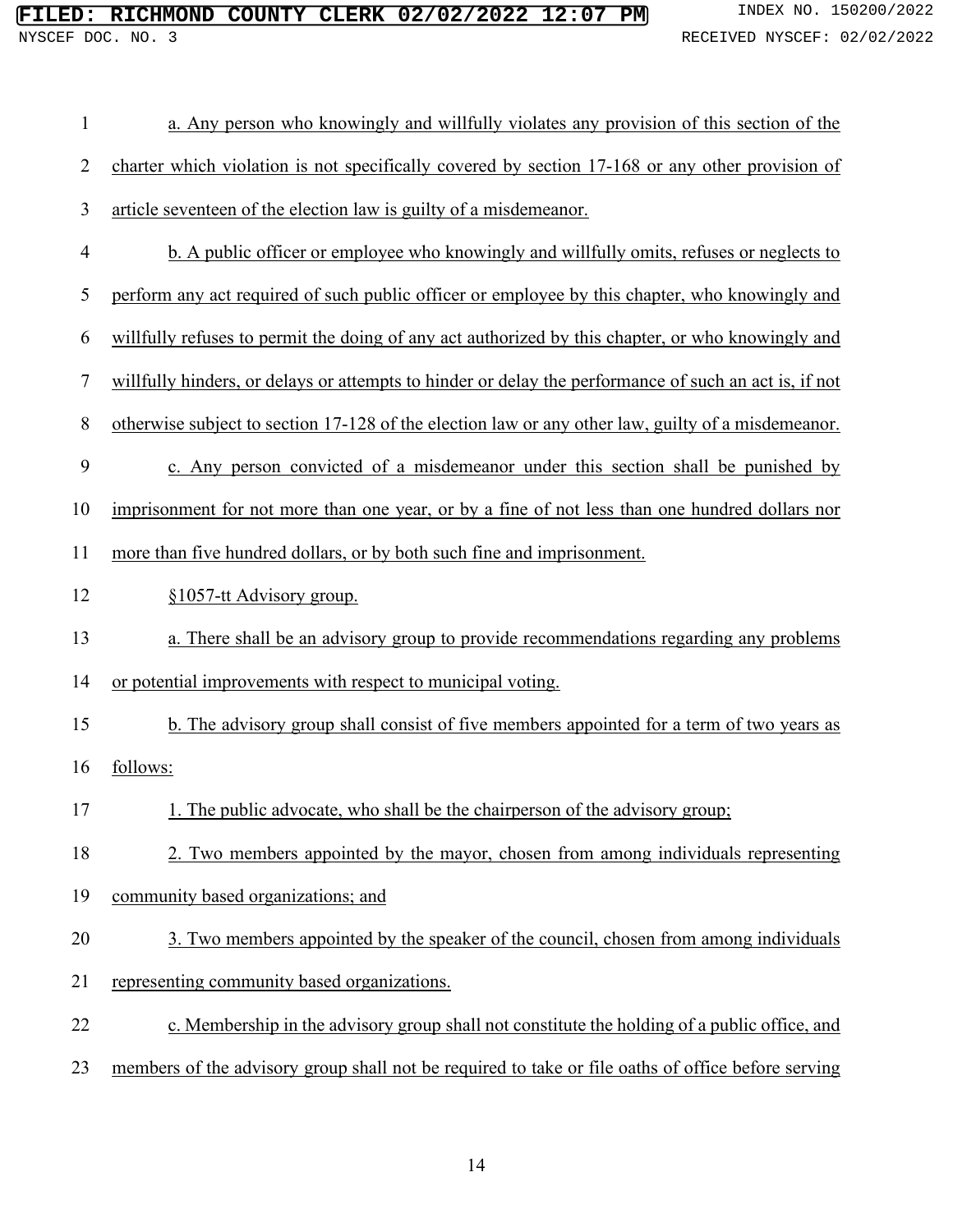| $\mathbf{1}$   | on the advisory group. No person shall receive compensation for service on the advisory group,      |
|----------------|-----------------------------------------------------------------------------------------------------|
| $\overline{2}$ | except that each member shall be allowed actual and necessary expenses to be audited in the same    |
| 3              | manner as other city charges.                                                                       |
| $\overline{4}$ | d. Members of the advisory group shall be appointed within 60 days after the effective date         |
| 5              | of this local law. No member shall be removed except for cause by the appointing authority. In the  |
| 6              | event of a vacancy during the term of an appointed member, a successor shall be selected in the     |
| $\overline{7}$ | same manner as the original appointment.                                                            |
| $\,$ $\,$      | e. The mayor may designate one or more agencies to provide staffing and other                       |
| 9              | administrative support to the advisory group.                                                       |
| 10             | f. The advisory group shall be required to meet no less than semian nually and shall create         |
| 11             | a dedicated website to enable ongoing solicitation of public feedback.                              |
| 12             | g. No later than December 1, 2023, and annually thereafter, the advisory group shall                |
| 13             | prepare a report of its findings and recommendations with respect to the voting process carried out |
| 14             | under this chapter and submit such report to the mayor and speaker of the council.                  |
| 15             | § 1057-uu. Petitioning. Municipal voters shall be deemed qualified or registered voters,            |
| 16             | and enrolled voters where they have chosen to enroll in a political party, for purposes of signing  |
|                | 17 and witnessing petitions in relation to designation and nomination for municipal offices and in  |
| 18             | relation to municipal referenda but shall not be otherwise be so deemed pursuant to applicable      |
| 19             | provisions of the election law or any other law.                                                    |
| 20             | § 1057-vv Registration confirmation letters. The board of elections in the city of New York         |
| 21             | shall, upon request, provide any pre-registered municipal voter, registered municipal voter or      |
| 22             | formerly-registered municipal voter with a letter confirming the dates during which such            |
|                |                                                                                                     |